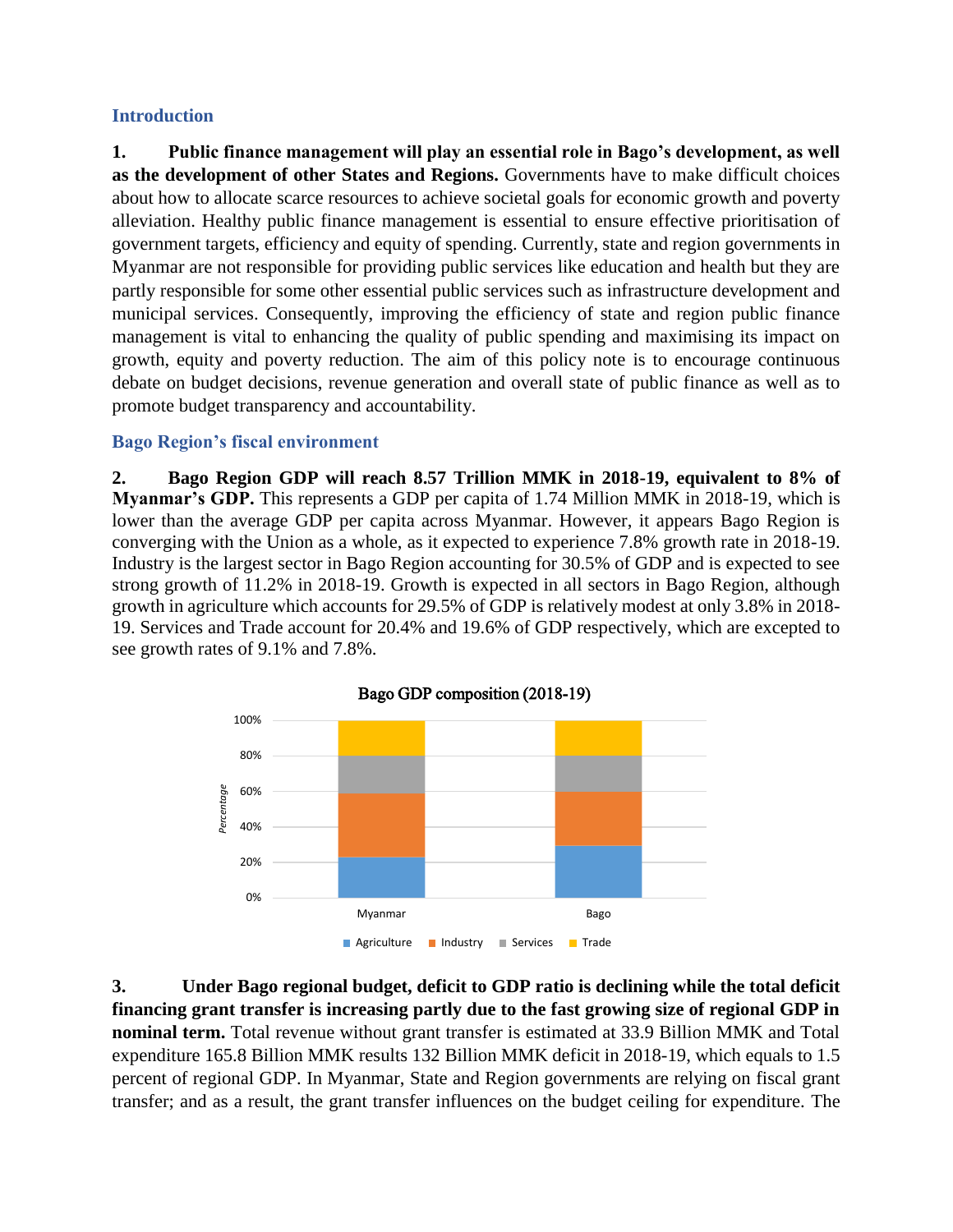major contributing factor for declining of fiscal deficit to GDP ratio is the faster growing GDP value of Bago region while the grant transfer is increasing with the slower rate.



**4. Aggregate expenditure and revenue have remained relatively constant in Bago Region.** Total expenditure by Bago Region Government in 2018-19 is estimated to be MMK 166 Billion, this equates to expenditure per capita1 of MMK 33,717 (Fig.1). The expenditure in 2018- 19 will see only a modest 2% increase from the previous 12-month fiscal year in 2017-18. However, this represents a real term decrease in expenditure. After a decline in 2016-17, own revenue has also remained relatively stable in Bago Region.



**5. Bago Region's own revenue is declining while the government expenditure is growing especially investment outlays on infrastructure.** Own revenue for 2018-19 is 36 percent less than it was in 2015-16 with relying on the non-tax current revenue. As shown in figure, Bago regional government expenditure is largely financed by Union transfers; namely, (i) grant transfer, (ii) tax sharing and (iii) transfers to parliament members for small infrastructure development works, and total of those transfers amounts 142 Billion MMK, which equivalents to 80 percent of total expenditure in 2018-19.

**6. The growing expenditure is largely financed by the transfers. Comparing to 2015-16, when total transfers accounted for 77 percent to total expenditure, 86 percent of expenditure is being forecasted to receive from transfers.** Hence, although the own revenue is modestly growing, after a decreasing in 2016-17 compared to its previous year, in last 3 fiscal periods, its share in total expenditure is declining, from 23 percent to 14 percent. As a result, total size of Union transfers is six times bigger than the own available resources in Bago region. In own

 $\overline{\phantom{a}}$ 

<sup>&</sup>lt;sup>1</sup> Population data from Bago Region General Administration Department (GAD).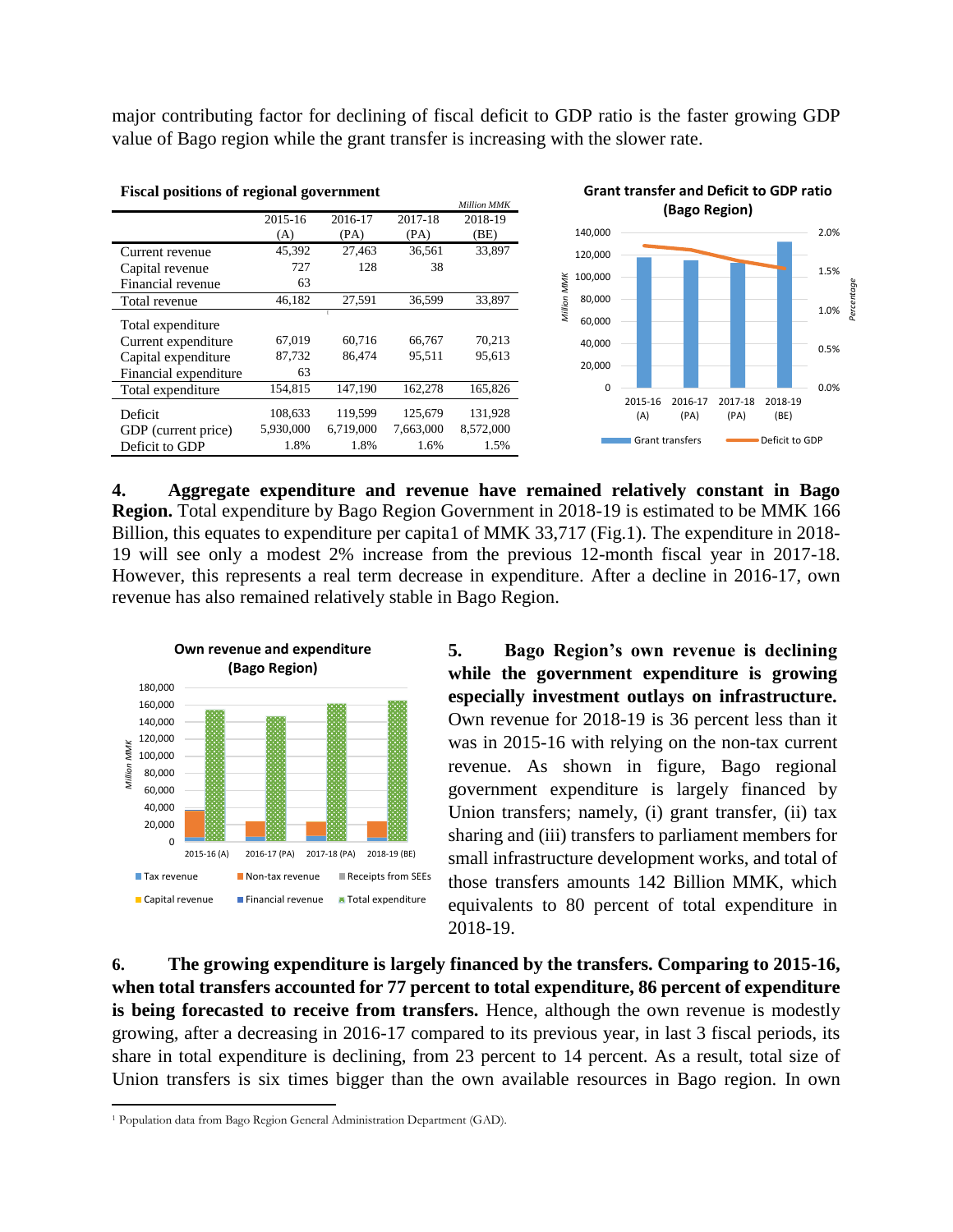revenue, which consists of local tax revenue and non-tax current revenue, is estimated at 24 Billion MMK while the Union transfers at 142 Billion MMK. As this policy note is intended to highlight on the revenue performance and potential for the regional government budget, the transfers system will be discussed in brief.



**7. Bago region's own revenue is composed with tax revenue and non-tax revenue, 22 percent and 78 percent each in 2018-19, and there is no projection for capital and financial revenue for that fiscal period.** Excise tax, collected by General Administration Department, and Fisher tax, by Fishery Department, accounts for over 70 percent of tax receipts in Bago region<sup>2</sup>. For non-tax (current) revenue side, Development Affairs Organizations, who are accountable for urban service delivery, and regional Cabinet Office make 13 and 4 Billion MMK in 2018-19 FY, combine of these two representing 92 percent of aggregate non-tax (current) revenue. Since its nature of miscellaneous sources of revenue, sources of non-tax revenue will be discussed in following paragraph and potential for increasing tax revenue will be presented in paragraph 6.



 $\overline{a}$ 

<sup>&</sup>lt;sup>2</sup> Embankment tax is excluded in figure for its small receipts make difficult to compare with other tax collections.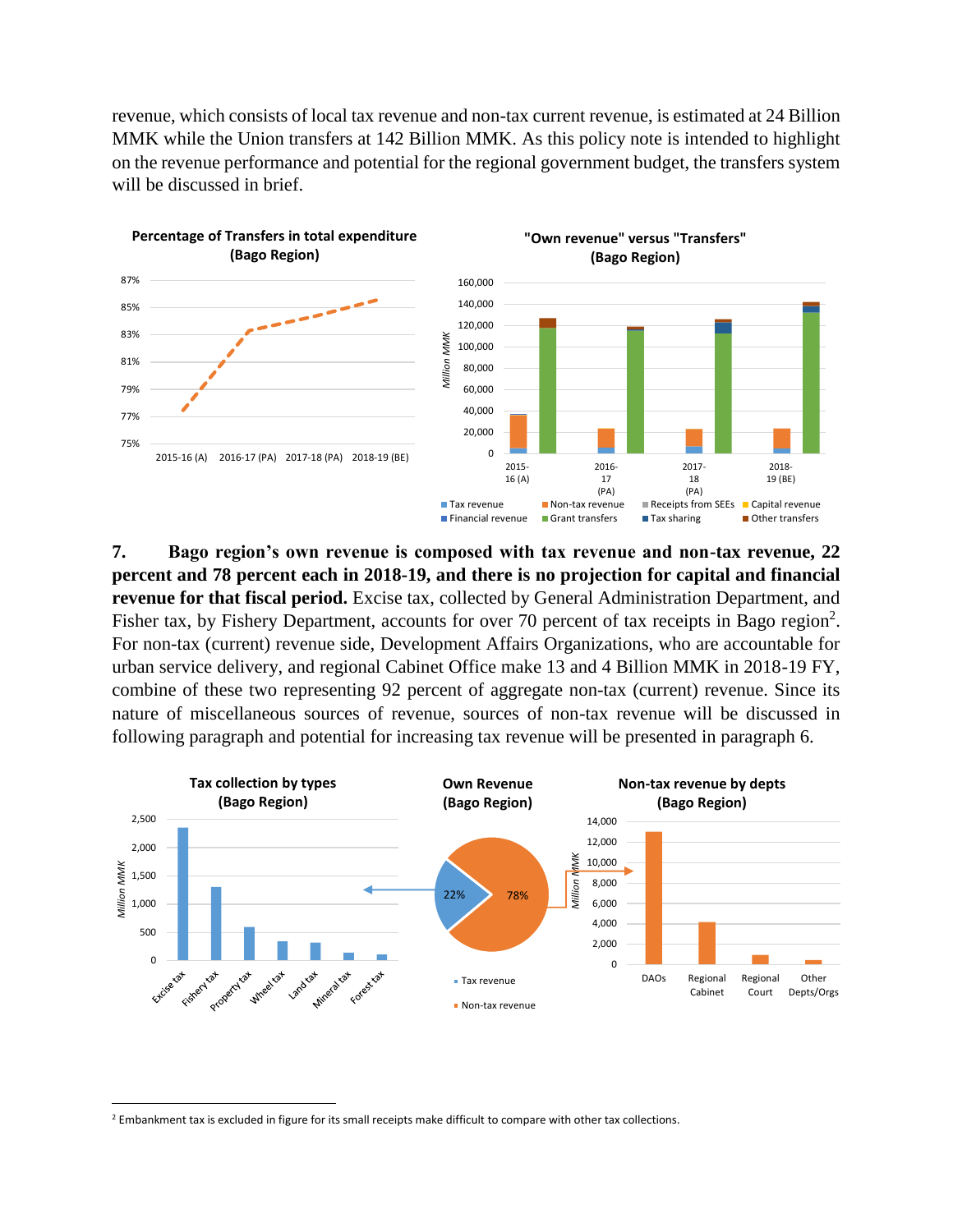**8. Income from monopoly license fees makes 50 percent of non-tax revenue and 40 percent of own revenue under regional budget.** Although the license incomes are important for the regional fiscal autonomy, its impacts of preventing market competitiveness on life and opportunities for local citizens are equally important to reconsider. There are other revenue potential for the Development Affairs Organizations (DAOs) such as property tax, which is currently 16 times less than DAOs' income on selling rights. Since the urban areas in Myanmar are developing fast, the recognition on revenue potential from property tax will benefit not only to local governments also to the property owner by reinvesting on



Urban infrastructure development and service delivery using property tax receipts. Under the regional cabinet office's non-tax revenue, 73 percent from renting industrial land and 25 percent from tourist zone fees are received.

**9. Bago regional government current and capital investment spending is increasing; however, recent salary hike results further declining in regional fiscal autonomy.** Capital expenditure under Bago region's budget has increased to 96 Billion MMK in 2018-19 from 88 Billion MMK in 2015-16. Current expenditure has also grew slightly from 67 Billion MMK to 70 Billion MMK between 2015-16 and 2018-19 underpinning by the salary rise in 2018. Consequently, salary expense for departments and organizations under regional government has risen to 29 Billion MMK, about 40 percent of current expenditure. As a result, regional own revenue no longer affordable to finance the wage bills, and it limits the fiscal independency of the regional government. The figure below also show the region's own revenue considerable falls under the total current expenditure which fundamentally represents the administrative expenses for running a government.<sup>3</sup>



<sup>&</sup>lt;sup>3</sup> In figure, light blue line represents the current expenditure without maintenance expenditure and expenses on irrigation development works of the regional government. The latter expense is treated as current expenditure in regional budget.

l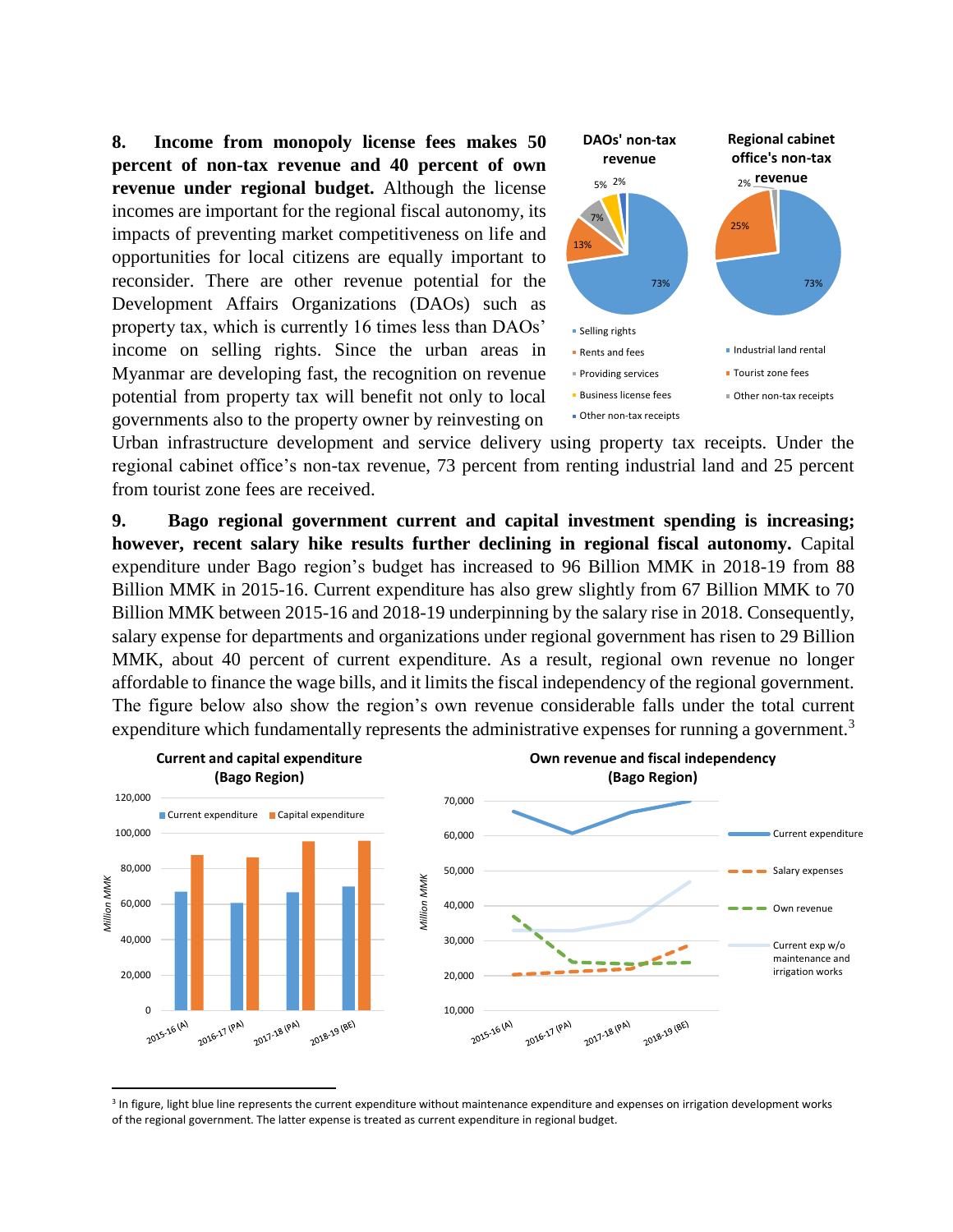## **Brief look at the legal perspective on revenue mobilization**

**10. The 2008 Constitution provides the basic parameters that guide the decentralization of responsibilities to the State and Regional level.** Section 254 of constitution mentioned that "The Region or State shall collect the taxes and revenues listed in Schedule Five in accord with law and deposit them in the Region or State fund" and "The Region of State has the right to expend the Region or State fund in accord with the law".

**11. Specifically, Schedule Two of the Constitution lists the legislative and administrative responsibilities of the State and Region governments that in some instances, overlap, and in others, depart from those of the Union government, as outlined in Schedule One.** Such responsibilities that are constitutionally assigned to State and Region budgets under Schedule Two are thus covered by State and Region budgets. And the departments and organizations within the State and Region budgets has to undertake the responsibilities of the local governments while accountable to line ministries except Development Affairs Organizations which are solely responsible to State/Region governments.

**12. Also, Schedule 5 of the Constitution allows the state and region governments revenue generation power, but with some ambiguities.** Even though some complexities and overlapping functions of revenue mobilization exist, 2008 Constitution is much clearly stated on the partitions between Union and State and Region governments in contrast to its Amendment in which newly permitted fiscal mobilization authorities are attached to Union Laws enacted prior to Constitution.

### **Schedule 5 : Taxes collected by Region or States according to 2008 Constitution**

- 1. \* Land revenue
- 2. \* Excise revenue
- 3. \* Water tax and embankment tax based on dams and reservoirs managed by the Region or State and tax on use of electricity generated by such facilities managed by the Region or State.
- 4. \*\*\* Toll fees from using roads and bridges managed by the Region or State.
- 5. \* Royalty collected on fresh water fisheries. - Royalty collected on marine fisheries within the permitted range of territorial water.
- 6. Taxes collected on vehicles on road transport and vessels on inland waterway transport, in accord with law, in a Region or a State.
- 7. Proceeds, rent fees and other profits from those properties owned by a Region or a State.
- 8. Fees, taxes and other revenues collected on services enterprises by a Region or a State.
- 9. Fines imposed by judicial courts in a Region or a State including Region Taya Hluttaw or State Taya Hluttaw and taxes collected on service provision and other revenues.
- 10. Interests from disbursed by a Region or State.
- 11. Profits returned from investment of a Region or State.
- 12. \* Taxes collected on extraction of the following items from the forests in a Region or a State: - Taxes collected on all other woods except teak and other restricted hard woods;
	- Taxes collected on firewood, charcoal, rattan, bamboo, bird nests, cutch, thanetkha, turpentine, eaglewood and honey-based products.
- 13. \* Registration fees.
- 14. Taxes on entrainments.
- 15. \*Salt tax.
- 16. \* Revenue received from the Union Fund Account.
- 17. \*Contributions by development affairs organizations in a Region or State concerned.
- 18. Unclaimed cash and property.
- 19. Treasure trove.

*Note:* \* Types of receipts budgeted in state and region budgets.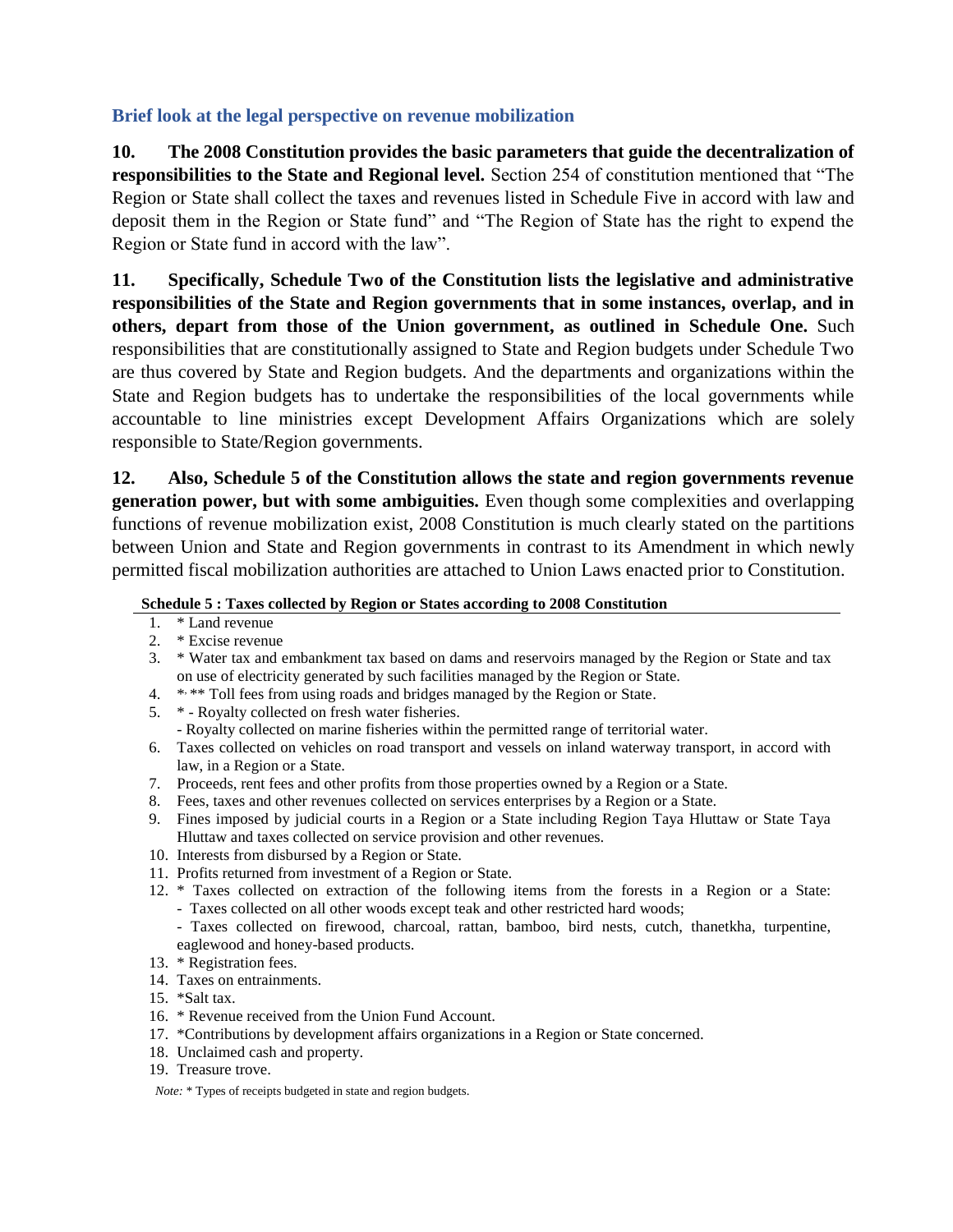\*\* Collection of fees for the use of Union highways are collected by Union Department of Highways. Roads under State or Region governments are collected by State and Region Department of Highways, under Ministry of Construction. Vehicle registration fees is also collected by Road Administration Department, which under Ministry of Transportation and Communication.

#### **Schedule 5 : Taxes collected by Region or States according to 2015 Constitution Amendment**

- 1. Capital taxes
- 2. Insurance taxes
- 3. Income taxes
- 4. Commercial taxes
- 5. Custom duties
- 6. Taxes on hotels and lodging houses
- 7. Taxes on tourism
- 8. Taxes on registration of documents
- 9. Taxes on inshore fisheries
- 10. Taxes on petroleum and natural gas
- 11. Taxes on mineral and mining
- 12. Taxes on gems
- 13. Taxes on woods other than teak and thityar, ingyin, pyingadoe, paduak, thingannet and tamalan included in group (1)
- 14. Industrial taxes
- 15. Taxes on building repairing and maintaining motor-boats and small ships
- 16. Taxes on air transport
- 17. Taxes on housings and buildings
- 18. Taxes on private schools and trainings
- 19. Taxes on private hospitals and clinics
- 20. Taxes on literature, dramatic arts, music, traditional arts and crafts, cinematographic films and videos

having the right to be undertaken in the Region or State in accord with the Law enacted by the Union

**13. For providing the appropriate level of revenue for local expenditure needs, there are some important considerations (World Bank, 2008).** First consideration is Sub-national revenue sources should be linked to the services that the respective sub-national government provides. In other words, sub-national governments are permitted to levy own taxes as long as theses taxes burden on local beneficiaries only. Funding for other fundamental public services such as health care and education, the sectors mostly prefer to decentralize as information advantages of local, comes directly from central government as transfers. Secondly, the degree of sub-national government's authority which includes decisions making power on tax base, tax rates, valuation, revenue and taxation legislation, and tax administration has to be considered. Lastly, the tax administrative capacity of the relative level of government and economies of scale (tax administrative costs and outcomes) is required to examine.

| Sub-national taxes in selected countries and Myanmar |                       |                               |                            |
|------------------------------------------------------|-----------------------|-------------------------------|----------------------------|
| China                                                | India                 | <b>Philippines</b>            | <b>Myanmar</b>             |
| Value added tax                                      | Value added tax       | Business tax                  | Excise tax                 |
| Business tax                                         | Sales tax             | Follow land tax               | Land tax                   |
| Personal income tax                                  | Professional tax      | Professional tax              | Embankment tax             |
| Company income tax                                   | Stump duty            | Printing and publication      | Mineral tax                |
| Resource tax                                         | Luxury tax            | Community tax                 | Fishery tax                |
| Urban maintenance and                                | Interstate trade duty | Sand, gravel and other quarry | Tax on forest products     |
| development tax                                      |                       | resources                     | except teak and hard woods |
| Urban land using tax                                 | Capital gains tax     | Delivery vans and trucks      | Property tax               |
| Agriculture related tax                              | Property tax          | Property tax                  | Wheel tax                  |
| Tax on contracts                                     | Entertainment tax     | Entertainment tax             |                            |
| Tax on use of arable land                            | Toll tax              | Tax on property transfers     |                            |
| Vehicle purchasing tax                               |                       | Franchise                     |                            |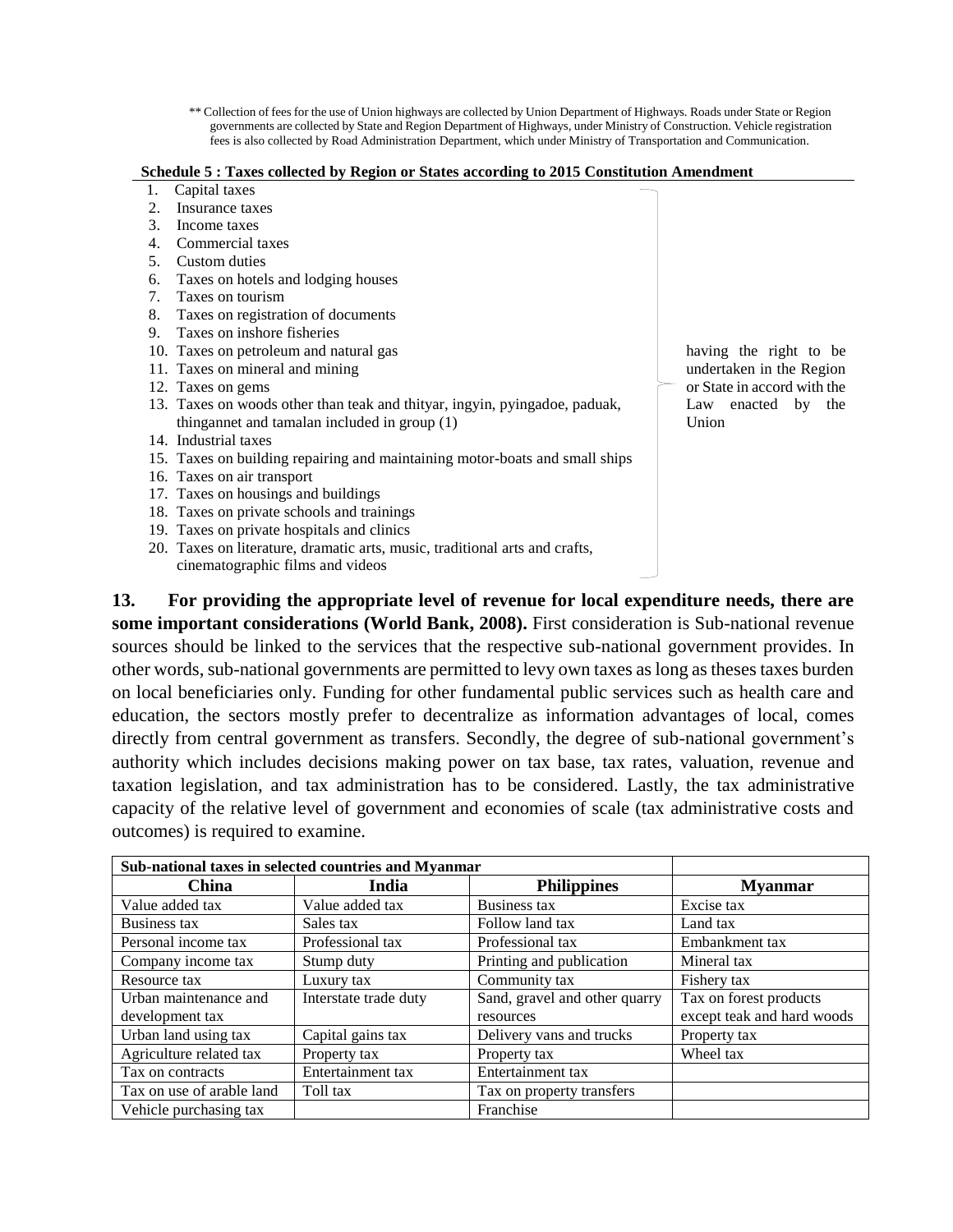### **Revenue performance**

**14. Bago regional GDP is considerably growing in recent year in nominal term; however, the tax performance is not increasing together with the economic growth.** Non-tax current revenue and tax revenue remains unchanged in last 3 fiscal year. Tax revenue is estimated at 5171 Million MMK for 2018-19 which equivalent to just over 1000 MMK per residing person in region. Non-tax current revenue which is the major source of own revenue is budgeted at 18622 Million MMK in this fiscal year. Consequently Bago region's own revenue to GDP ratio is less than 0.3 percent significantly less than Union's tax to GDP ratio 6 percent.



**15. According to Union Planning Law for 2018-19, Bago's per capita GDP is forecasted at 1,761,179 MMK which is lower than the Union's per capita GDP forecast 1978486 MMK.** Even though Bago region is close to Yangon region and higher economic opportunities, it has the lowest per capita GDP amongst regions. In terms of tax revenue collection per capita; as a result, Bago is one of the lowest tax receiving regions in Myanmar while the overall

own revenue performance is better. That also highlights Bag the state of the set of the revenue than tax revenue for its own revenue sources. revenue than tax revenue for its own revenue sources.